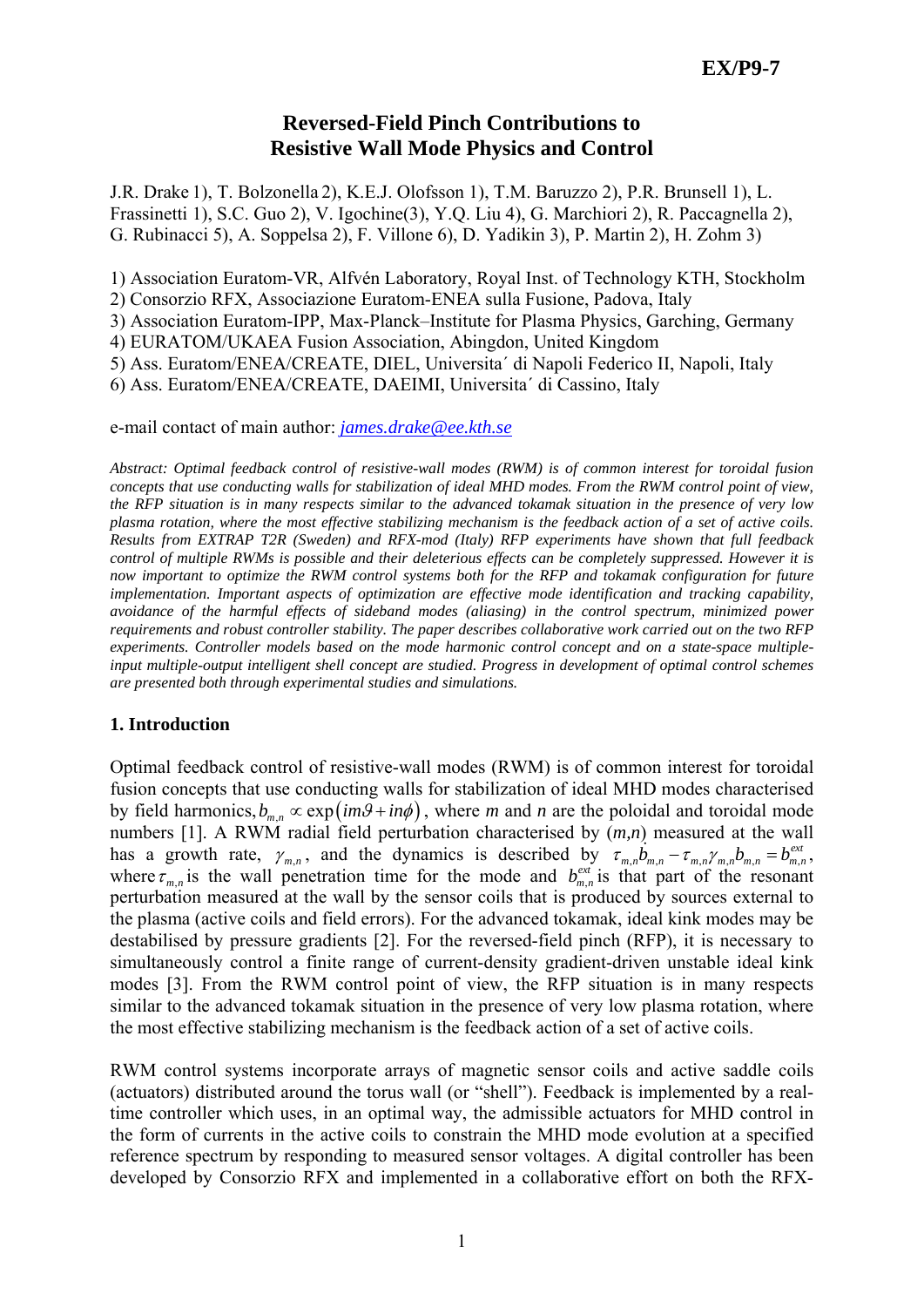

*FIG. 1. Schematic of the signal routing closing the feedback loop.*  $r(t)$  *is a reference;*  $C<sub>1</sub>$  *is the feedback control function;*  $u_{\text{DAC}}(t)$  represents the *ideal active coil current;*  $P_0$ ,  $P_1$  represents a *time delay and a composite active coil and power amplifier, respectively. usys(t) represents the active coil control output current;*  $P_2$ *represents the front-end RWM wall/plasma dynamics; v1(t) is an exogenous signal representing the field errors;*  $y_{sys}(t)$  *represent the time-integrated sensor voltages.*

mod experiment (Italy) [4,5] and the EXTRAP T2R experiment (Sweden) [6,7]. Typical routing of the signals in the closed control loop is shown in FIG. 1. The intelligent shell (IS) idea, proposed by Bishop [8], can be implemented as a set of decentralized single-input singleoutput (SISO) PID (proportional-integraldifferential) controllers where each controller channel is dedicated to a simplified signal routing coupling a single sensor output (measure of net magnetic flux linking the sensor loop) to the current input of the spatially coincident active coil needed to zero the flux.

The IS control system has been implemented and optimized with the result that substantial improvement in RFP plasma discharges has been achieved with IS PID controllers. Results from

EXTRAP T2R [7] have shown that full feedback control of multiple RWMs is possible and their deleterious effects can be completely suppressed. In FIG. 2 the plasma current and the

radial field perturbation penetrating the wall is shown for discharges with and without active IS RWM control. Without active control, the perturbation grows on the wall penetration time scale ( $\tau_0$  is 6 ms for T2R), and the discharge terminates after 18 ms. With active control, the radial field at the sensors is suppressed and the pulse length is 95 ms, limited by the discharge power supplies.

A related control system concept is based on harmonic mode control where discrete Fourier transform (DFT) harmonics are



*FIG.2. Discharge current and RWM radial field perturbation for two T2R discharges. The solid curve is with active RWM control and the dashed curve is without active control.*

calculated in real time from the sensor coil array measurements by the digital controller and feedback is performed by harmonics produced by the active coils. The corresponding set of PID control functions therefore addresses the MHD control dynamics in the conventional harmonic form for MHD stability analysis. The intention of both the IS and mode control (MC) concepts is via feedback to provide a virtual shell (VS) boundary simulating an ideal wall. The MC system has successfully stabilised the multiple RWMs in RFX-mod [5]. Also, the flexibility of the control systems working in the Fourier space allows for dedicated experiments on RWM physics which can be compared with MHD theory. An example is selective control of one or more RWMs in order to study their mutual interactions and their interactions with the bulk plasma or with other MHD instabilities. Under these conditions very precise growth rate measurements are performed, with the additional aim of contributing to the continuous refinement of numerical tools common to both RFPs and tokamaks. The flexibility of mode control is also shown in FIG. 3 where the growth rate of a selected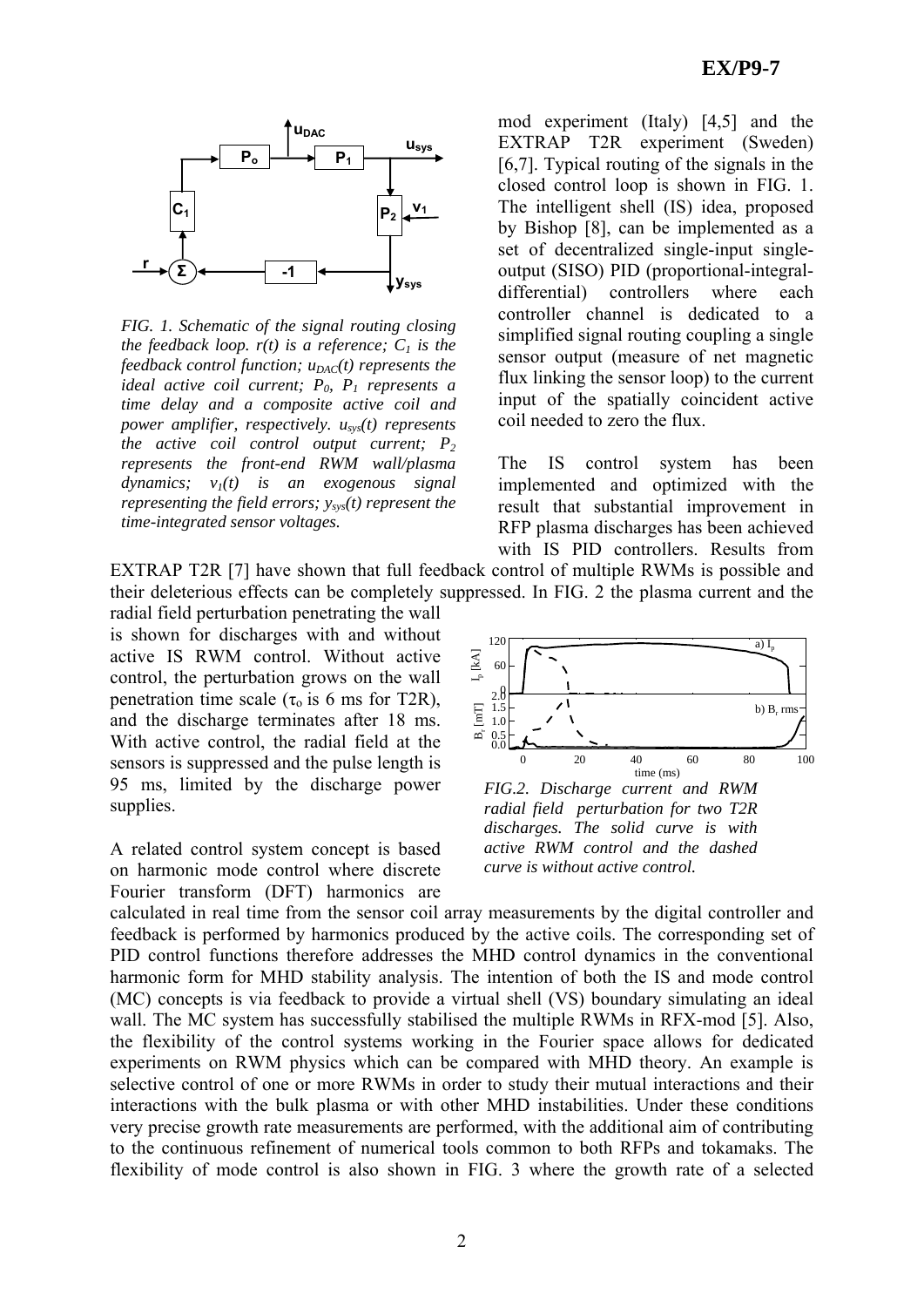

*FIG. 3. Proportional gain scan on the (1,-6) RWM. Increasing gain values follow the colors from green (lower gain) to black (higher gain).* 

unstable RWM is modified by using a range of different proportional gains in order to simulate the effect of control systems with different power capabilities.

While demonstration of the active stabilisation of RWMs in the RFP is a noteworthy milestone, it is important to optimize the RWM control systems for future implementation both for the RFP and tokamak configurations. The paper describes collaborative work carried out on the two European RFP machines. Experimental studies of RWM control physics and progress in development of optimal control schemes are presented. In addition, simulation modelling of the functioning control systems is presented. Developments of advanced control models are

discussed, with particular stress on co-ordinated efforts with tokamak MHD control studies.

## **2. Generic aspects of RWM active control**

There are a number of important areas where the development of active RWM control systems for the RFP and the tokamak concepts face common issues:

*Implementation of advanced control theory.* 

- Effective mode identification and tracking capability and avoidance of the harmful effects of sideband modes (aliasing) in the control spectrum.
- Fast transient response time, minimized power requirements and robust controller stability.

*Plant modelling.* 

- Development of a robust plant model including features of the plasma, wall, sensors, actuators, field error environment, noise environment and controller dynamics.
- Incorporation of 3D effects due to a non-axisymmetric wall.

*Development of the MHD physics understanding relevant for control.* 

• Studies of RWM stability growth rate dependence on rotation.

Substantial advances have been made in these areas and an overview of the progress is presented in the following sections.

## **3. Implementation of advanced control theory**

Although the mode dynamics are linear for each mode and the ideal modes are not coupled, the dynamics in the control model are not spatially localised. Therefore the strategy of local response to local perturbation implemented by a SISO controller set is not optimal. One complication is mode aliasing. The active coils have a discrete size and the field produced has a spectrum of high *n* sideband harmonics, whose aliasing pollutes the sensor measurements. The sampling theorem states that the DFT harmonics derived from the array of sensor coils correspond to the Fourier harmonics only if aliasing does not occur. The zeroing of the sum of b<sub>r</sub><sup>m,n</sup>, which is the content of the sensor measurement, does not imply that the Fourier harmonics are zero. The sideband harmonics are produced by the control coils or arise from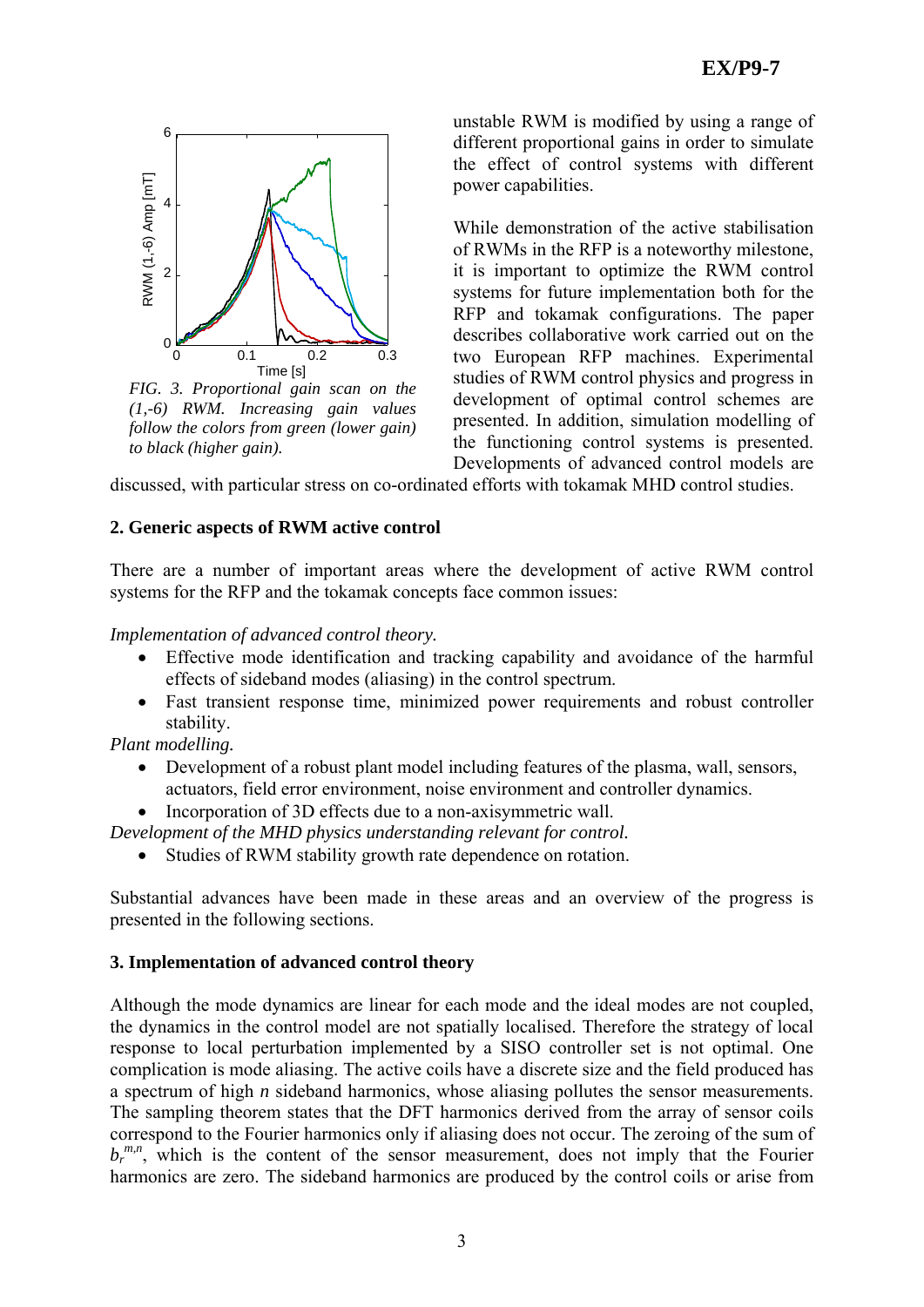edge field errors that are enhanced by resonant field amplification [9]. This generic problem is ubiquitous and must be addressed for both the RFP and tokamak configurations. Two approaches have been pursued to correct this sideband aliasing problem.

In RFX-mod, the MC controller has been improved to remove the aliasing effects. The geometry and parameters of the wall and of the active coil and sensor coil systems are known. The sideband aliasing due to the currents flowing in the active coils is calculated in real time and subtracted from the sensor signal measurements so that the feedback variables are the Fourier harmonics and not the aliased measurements. This clean mode control (CMC) concept has been successfully tested on the RFX-mod device and is now part of standard operation [10].

In T2R, the IS controller concept has been developed in two main directions: *i)* by formulating a multiple-input-multiple-output (MIMO) model based on theory [11], and *ii)* by pursuing a mainly experimental process control approach [12]. The system dynamics for the MIMO model (location  $P_2$  in FIG. 1) are expressed in state-space form as

$$
\begin{aligned} \n\text{(d/dt)}\mathbf{x} &= A\mathbf{x} + B\mathbf{u}_{\text{sys}} + N\mathbf{v}_1\\ \n\mathbf{z} &= M\mathbf{x} \\ \n\mathbf{y}_{\text{sys}} &= C\mathbf{x} + \mathbf{v}_2 \n\end{aligned} \tag{1}
$$

where **usys**, **v**1 and **y** are defined in FIG. 1, **x** is a vector of MHD modes, i.e. the *state* of the MHD fluid. The system matrices *A, B* and *C* are structurally defined by the parameters and geometry of the wall, actuators and sensors. Here **z** is an optional vector expressing the desired performance, and *M,* which is a key factor for implementing process control, relates the MHD harmonics **x** to the merit vector **z**. It is this merit **z** that, in principle, defines the control system objective. Given measurements **ysys**, we need an observer of **z**, presumably a subset of *important* MHD harmonics, yielding the estimate {**ˆz**}, which is the inferred (modelbased filtering, e.g. *Kalman*-filter) multivariable signal the control system reads. The source term  $Nv_1$  is another issue that requires improved modelling, as it bundles effects of fielderrors and MHD noise. Also,  $\mathbf{v}_2$  is a white noise signal.

The potential for improvement of the control system by incorporating the MIMO model, Eq. (1), includes:

- With the state-space model in hand, the controller can be optimized using advanced control theory methods.
- The aliasing is, by definition, included in output-relation  $y_{sys} = Cx$  and therefore controller synthesis automatically handles the aliasing effect.
- The inherent external field error state vector in  $\mathbf{v}_1$  can be estimated, e.g. [11].
- The IS concept can be generalised to enable output tracking capable of sustaining MHD modes at preselected (non-zero) amplitudes and phases [12].

A numerical simulation illustrating the ideas is shown in FIG. 4. The parameters of T2R are used; the active coil and sensor coil arrays are 4 (poloidal) by 32 (toroidal) [7]. The coils are up-down and inboard-outboard series connected (i.e. *m*=1, 3,…) so that there are 64 control channels and 64 sensor channels. The objective of the controller is to keep a sub-band that contains the unstable RWM harmonics,  $(m=1, n=-16.+15)$  of modes **z** at a reference **r**, **r**~**z**. Aliasing effects are seen for higher-harmonics, but the control system, can theoretically keep track of these using its internal model.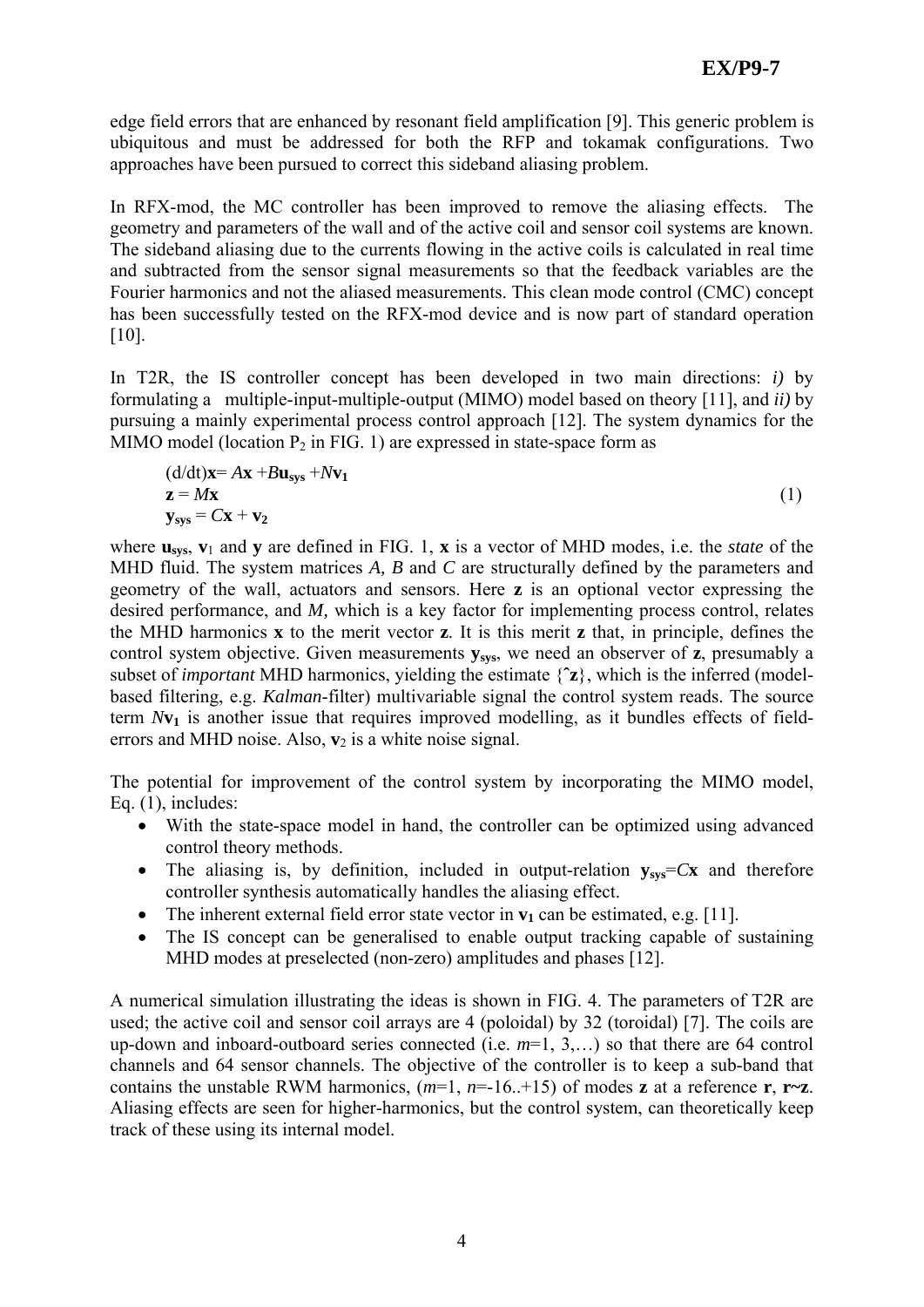

*FIG. 4. Simulated mode spectrum amplitude (mT) generated by the MIMO controller when a spectrum sweep reference was applied for a 200-ms fictitious shot.* 

Modelling has also been used to optimize the baseline IS PID gains by particularly focusing on the implications of control system latency effects. The predicted optimal gains *(Kp,Ki,Kd)*, obtained through closed-loop eigenvalue minimization of a delay differential equation (DDE), were implemented in the controller and tested on the T2R device, which resulted in improved PID controller performance [11] compared to the gains that had been empirically determined [13]. Improvements were in the sense of reduced magnetic field energy at the sensors, admittedly at the cost of higher control power requirements.

### **4. Development of plant modelling**

Salient features of the plant are the plasma stability dynamics including possible damping effects due to plasma rotation, the model of the wall used to calculate the transient fields at the wall and knowledge of magnetic field errors. In the early studies carried out on RFX-mod and T2R, ideal MHD linear dynamics has been successfully used to model the plasma stability when the RWM is essentially stationary in the laboratory frame and a smooth wall is used to estimate field penetration dynamics at the wall. Concerning the wall model, optimal mode control for both the RFP and the tokamak requires consideration of threedimensional (3D) effects on the wall penetration time and associated mode growth rate. Also, the

transient spectra of control harmonics produced by the currents in the active coils, calculated using the geometry and parameters of the coils, contain error harmonics due to the 3D wall. Magnetic field errors with external sources are also present. Here again the most difficult issue is the modelling of the 3D wall. It can also be pointed out that in addition to externally produced field errors and the field errors in the control fields, transient axisymmetric plasma equilibrium changes introduce field errors due to image currents in the non-axisymmetric walls.

An understanding of the effects of plasma rotation on RWM growth rates and benchmarking of the effects of the complex 3D conducting structures surrounding the plasma on RWM growth rates are urgent issues in the modelling of RWM control in toroidal devices and in particular in ITER. Since the RWM stability in the RFP configuration is not affected by dissipation and flow, the modelling of the RWM can focus on the analysis of 3D effects removing other sources of uncertainties. To this purpose, a collaboration between the RFXmod, UKAEA, and CREATE groups implemented a 3D model of the RFX-mod device in a new computational tool called CarMa [14]. CarMa can rigorously take into account the threedimensional details of the conducting structures (see FIG. 5) in the solution of the plasma stability problem, and can also account for multiple toroidal Fourier harmonics in the plasma response, which is mandatory in RFP. In this way CarMa predictions have been benchmarked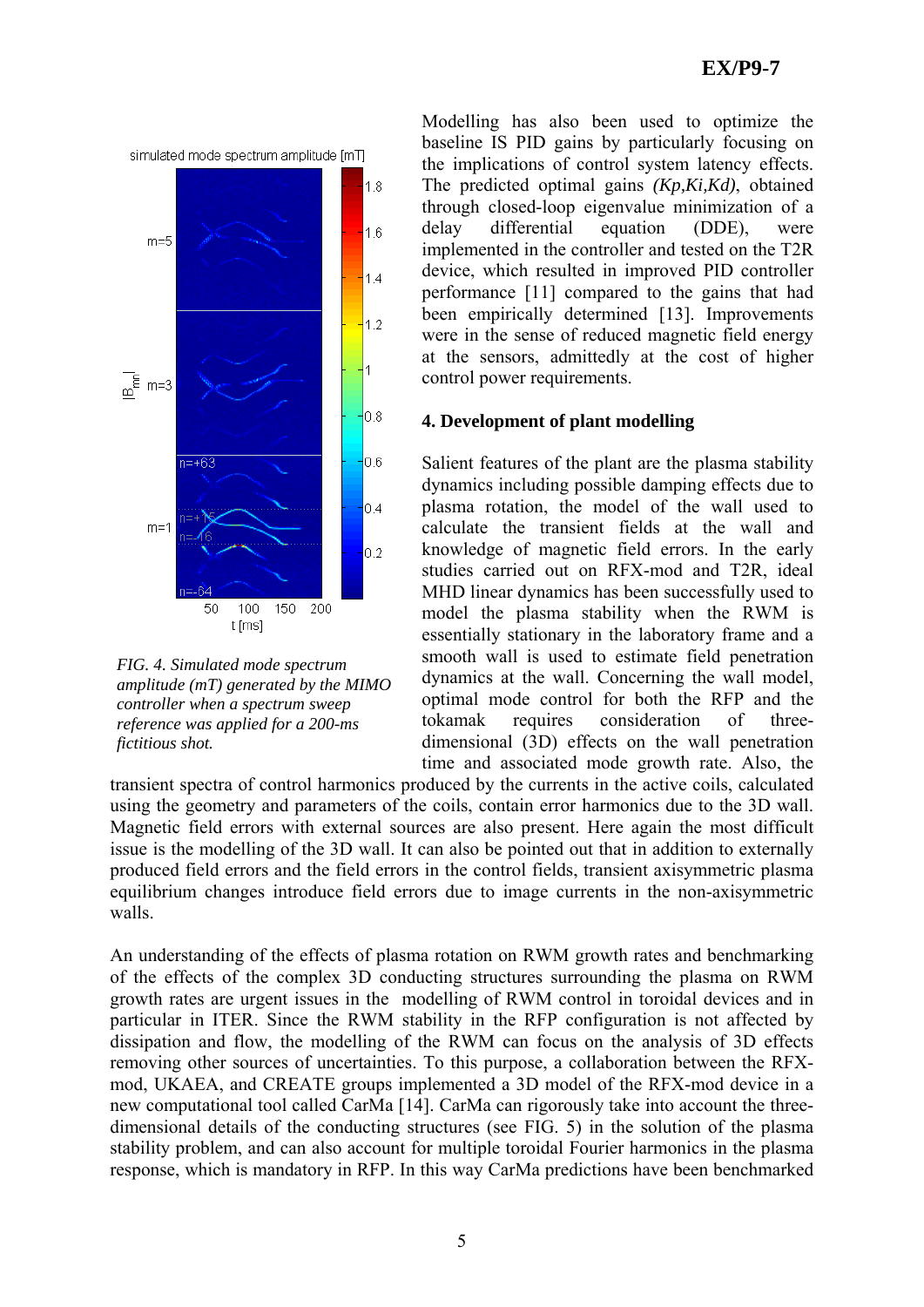against experimental data for the first time, which is a very useful point for its applications to ITER. The CarMa RWM growth rates have been compared with RFX-mod data, and, for further comparison, with the predictions given by the cylindrical code ETAW and by the toroidal MHD code MARS-F [15]. Some of the results are presented in Table I and show generally a good agreement between experiment and numerical models, with a clear improvement when 3D effects are taken into account. This demonstrates that the inclusion of



*FIG.5. Shell geometry and gaps as described in the mesh used in CarMa simulations.* 

|                                    |  | TABLE I: Comparison between numerical |  |  |  |  |  |
|------------------------------------|--|---------------------------------------|--|--|--|--|--|
| and experimental RWM growth rates. |  |                                       |  |  |  |  |  |

|       | <b>ETAW</b> | <b>MARSF</b> | CarMa | Exp.         |
|-------|-------------|--------------|-------|--------------|
| $n=4$ | 5.27        | 5.07         | 7.30  | $\approx 6$  |
|       |             |              | 7.48  |              |
| $n=5$ | 8.63        | 8.55         | 12.8  | $\approx$ 12 |
|       |             |              | 13.1  |              |
| $n=6$ | 14.5        | 14.4         | 22.6  | $\approx$ 22 |
|       |             |              | 23.4  |              |

3D boundary effects improves the agreement with experimental data and that threedimensional electromagnetic effects may play a significant role in RWM stability and has a direct implication to ITER predictions. Plans are present to extend in the near future the experimental database to allow a comparison also on modes with lower toroidal number where the effects of machine structure details might play an even more important role. In addition, the possibility in RFX-mod to distinguish the control of odd and even poloidal mode numbers (mainly  $m=0$  and  $m=1$  for the RFP configuration) by independently feeding and controlling each of the four active coils of a poloidal cross section will give the opportunity for a careful comparison of the poloidal sideband structure of RWM as measured in the experiment and as simulated by CarMa.

The MIMO model developed for EXTRAP T2R also provides opportunities to address the field error problem, due to imperfections in the plant such as misalignment of the torus and global magnetic coil systems, coil current feeds and cuts and ports in the wall. The error fields are present in the sensor measurements and ideally the corresponding harmonics should also be suppressed at the plasma edge by the control system. The field errors could be included in the control model in order to optimize the control system. In the state-space model, Eqs. (1), a possible external field error state vector augmentation can be formed from  $v_1$ . This errorsignal plausibly can be split into a vessel *signature* part, essentially being deterministic, and a (*colored*) noise part. The harmonics of these external field errors affect the linear mode dynamics. These errors present during a typical open-loop plasma discharge have been estimated via model-based filtering, such as a Kalman Filter [11], and developments in this direction are pending. These general issues are evidently very relevant to tokamak control.

#### **5. Development of the MHD physics understanding relevant for control.**

The main goal of the RWM control studies is to develop optimal control systems for resistivewall modes that are adequate to allow operation of steady state RFP plasmas and to allow advanced tokamak operation. However MHD mode control also opens the possibility for general studies of MHD physics in the RFP configuration, for example the study of mode locking, the dynamo effect and the control of quasi-single helicity states [16]. Optimized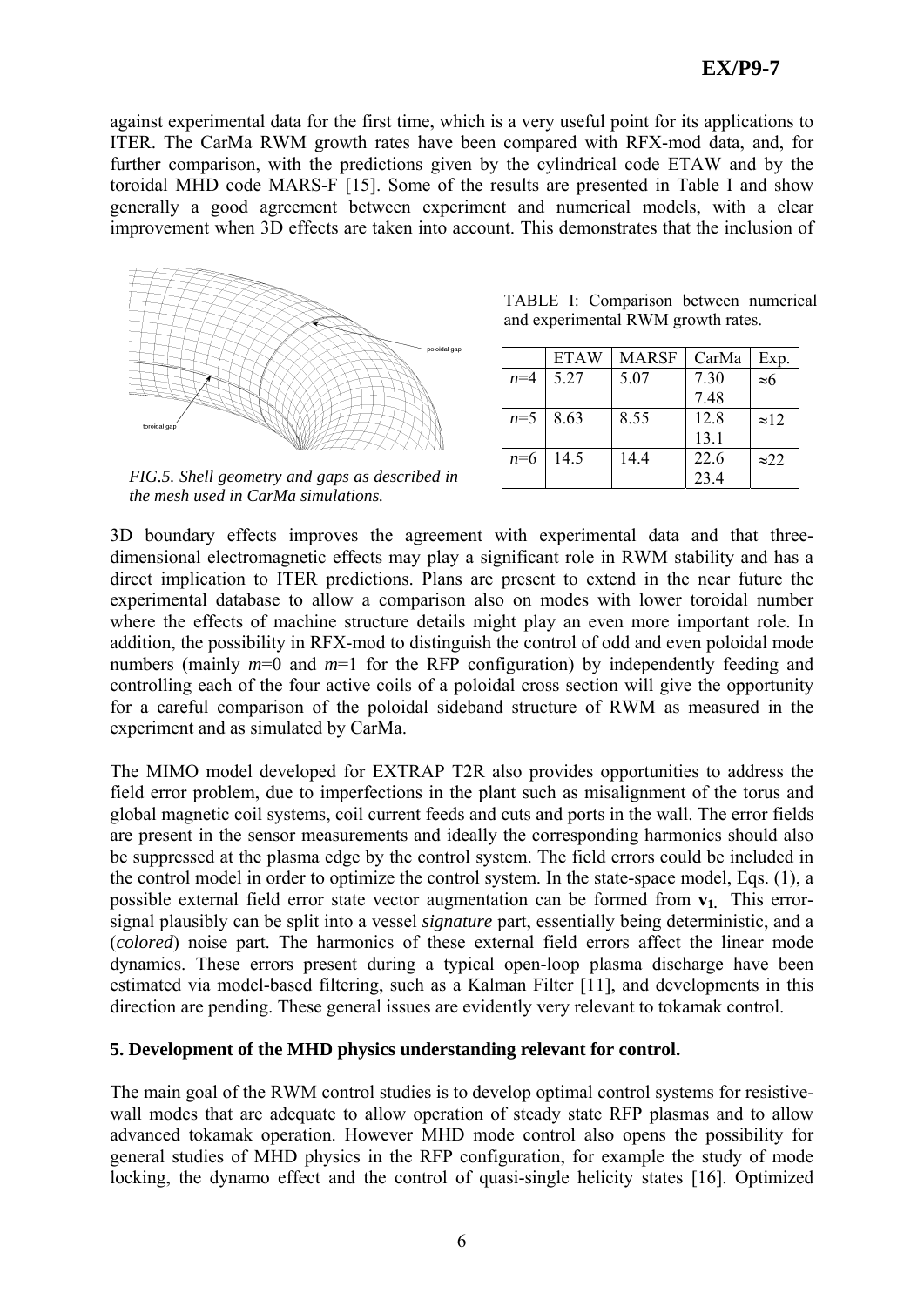RWM control schemes can address RWM physics issues which in turn can lead to an improved comprehension of the mechanisms leading to RWM instability in the RFP configuration. An example are the ongoing studies carried out in RFX-mod in a collaboration between Consorzio RFX and the ASDEX-Upgrade group on the controlled rotation of a RWM mode with the aim of a controlled investigation of the effects of rotation on its growth rate [17]. The subject is very relevant for the tokamak configuration, in particular when RWM stabilization in ITER is considered. In RFPs the problem is complicated by the fact that RWMs grow as non-resonant instabilities that appear to be wall locked from discharge start. Their characteristics prevent the application of the torque mechanisms generally used in the tokamak case when modelling similar experiments. The flexibility of the control systems working in the Fourier space (Mode Control) allowed for dedicated experiments using in particular an evolution of this control, i.e. the feedback application of complex gains on selected unstable RWMs. Experimental results obtained in RFX-mod are shown in FIG. 6 and



*FIG. 6. Imaginary gain scan on the (1,-6) RWM in RFX-mod. RWM rotation can be induced in both directions in a fully controlled way.* 

indicate that finite amplitude RWMs can be put in rotation by the action of the external control system with a phase velocity that depends only on the phase difference between the mode and the external perturbation. The mode amplitude instead is kept under control by the real part of the proportional gain. The modelling of experimental results suggests that in RFPs a pure electro-magnetic description is sufficient to describe the growth rate evolution and confirm that relative rotation velocities between the mode and the plasma much lower than the Alfvén one do not affect RWM stability in the RFP configuration, as already predicted numerically [18].

In a collaborative effort, the same experiments have been recently replicated on the T2R RFP in order to highlight the effect of different boundary conditions on RWM rotations induced by the active control system. Using the same experimental procedure, it was possible to unlock the selected RWM in T2R as well. Experimental data clearly confirm that for small angles between the plasma and the external mode ( $\Delta\phi \leq 45^{\circ}$ ), the rotation velocity is controlled by the magnitude of the imaginary part of the gain, while the residual mode amplitude depends only on the magnitude of the real part of the gain. However, preliminary results seem to suggest that in T2R in case of faster rotations  $(\Delta \phi > 45^{\circ})$ , the RWM

amplitude can decrease also as result of the induced rotation itself, without any change in the real part of the gain. Preliminary data show that slow RWM rotation is obtained, similar to the RFX results.

#### **6. Summary**

In conclusion, the present generation of RFP experiments, with the help of state-of-the-art active control systems and numerical models, can explore new MHD control scenarios and